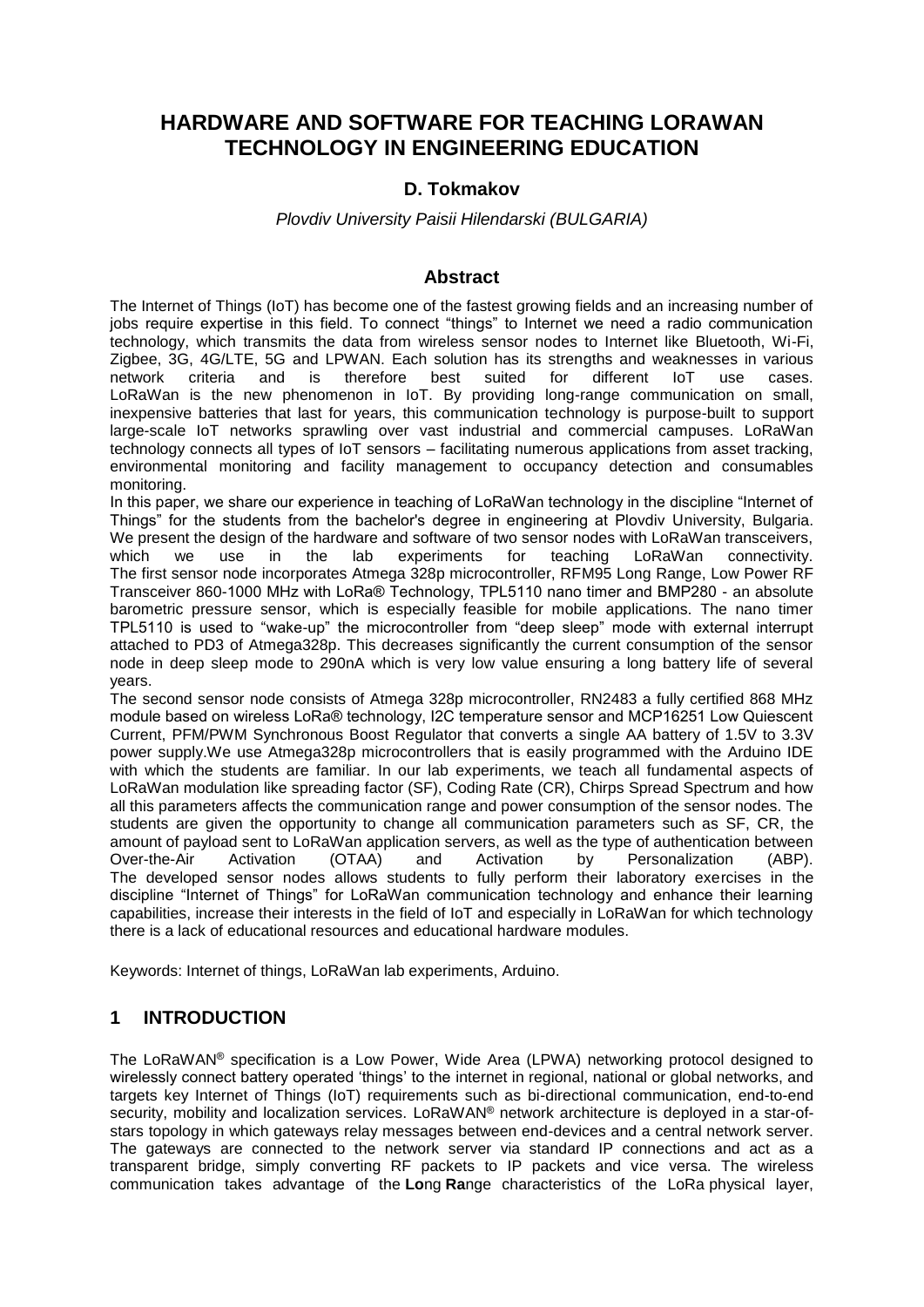allowing a single-hop link between the end-device and one or many gateways. All modes are capable of bi-directional communication, and there is support for multicast addressing groups to make efficient use of spectrum during tasks such as Firmware Over-The-Air (FOTA) upgrades or other mass distribution messages.



![](_page_1_Figure_2.jpeg)

A LoRaWAN-enabled **end device** is a sensor or an actuator, which is wirelessly connected to a LoRaWAN network through radio gateways using LoRa RF Modulation. In the majority of applications, an end device is an autonomous, often battery-operated sensor that digitizes physical conditions and environmental events. Typical use cases for an actuator include: street lighting, wireless locks, water valve shut off, leak prevention, among others.

A LoRaWAN **gateway** receives LoRa modulated RF messages from any end device in hearing distance and forwards these data messages to the LoRaWAN network server (LNS), which is connected through an IP backbone- fig.1. [1]

The IP traffic from a gateway to the network server can be backhauled via Wi-Fi, hardwired Ethernet or via a Cellular connection. LoRaWAN gateways operate entirely at the physical layer and, in essence, are nothing but LoRa radio message forwarders. They only check the data integrity of each incoming LoRa RF message. If the integrity is not intact, that is, if the CRC is incorrect, the message will be dropped. If correct the gateway will forward it to the LNS, together with some metadata that includes the receive RSSI level of the message as well as an optional timestamp.[1]

For LoRaWAN downlinks, a gateway executes transmission requests coming from the LNS without any interpretation of the payload. Since multiple gateways can receive the same LoRa RF message from a single end device, the LNS performs data de-duplication and deletes all copies. Based on the RSSI levels of the identical messages, the network server typically selects the gateway that received the message with the best RSSI when transmitting a downlink message because that gateway is the one closest to the end device in question.[1]

The LoRaWAN network server (LNS) manages the entire network, dynamically controls the network parameters to adapt the system to ever-changing conditions, and establishes secure 128-bit AES connections for the transport of both the end to end data (from LoRaWAN end device to the end users Application in the Cloud) as well as for the control of traffic that flows from the LoRaWAN end device to the LNS (and back). The network server ensures the authenticity of every sensor on the network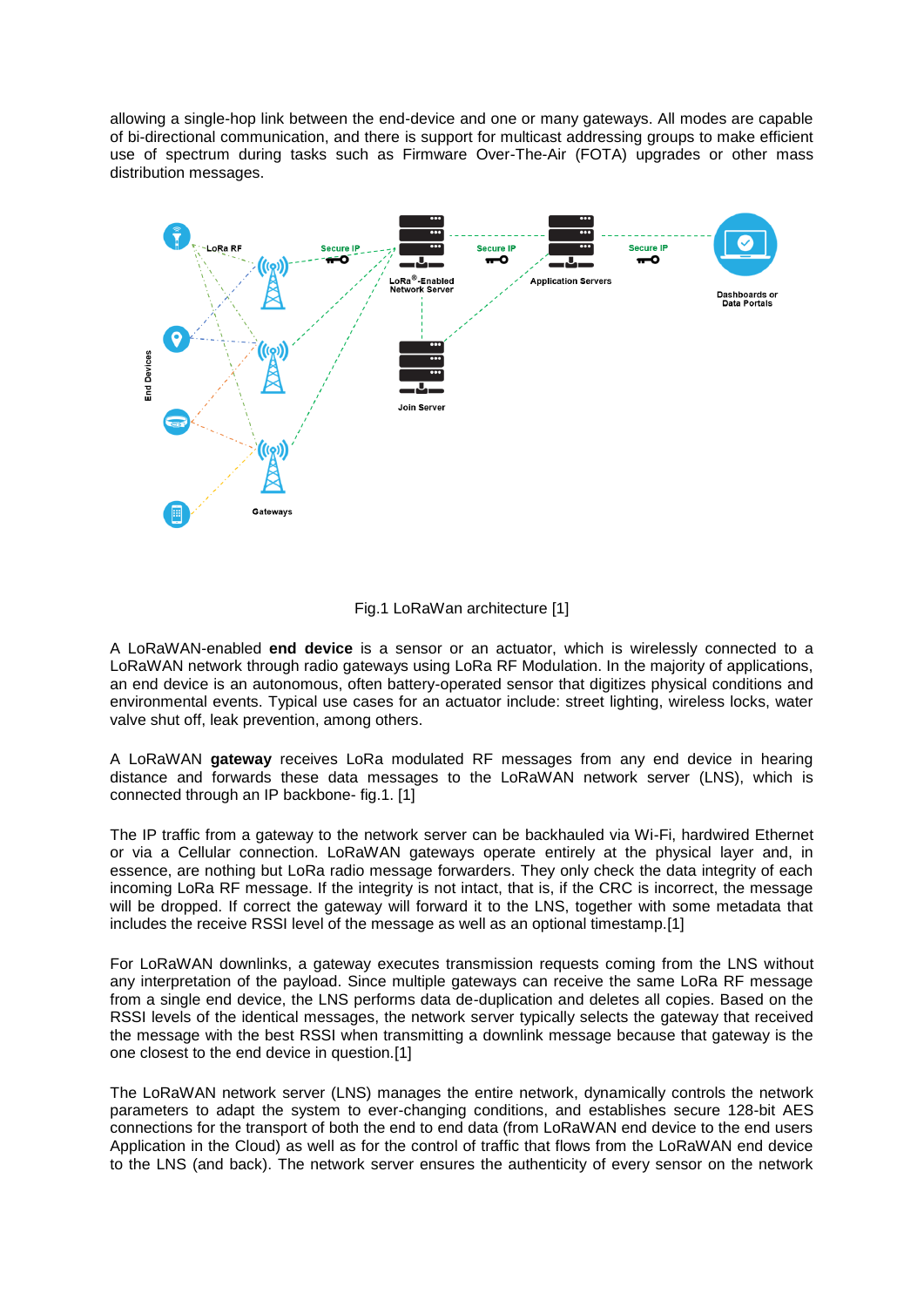and the integrity of every message. At the same time, the network server cannot see or access the application data.[1]

Application servers are responsible for securely handling, managing and interpreting sensor application data. They also generate all the application-layer downlink payloads to the connected end devices.[1]

The join server manages the over-the-air activation process for end devices to be added to the network. The join server contains the information required to process uplink *join-request* frames and generate the downlink *join-accept* frames. It signals to the network server which application server should be connected to the end-device, and performs the network and application session encryption key derivations. It communicates the Network Session Key of the device to the network server, and the Application Session Key to the corresponding application server[1]

The LoRaWAN specification defines three end device types: **Class A**, **Class B**, and **Class C**. All LoRaWAN devices **must** implement Class A, whereas Class B and Class C are extensions to the specification of Class A devices.

![](_page_2_Figure_4.jpeg)

There is no fixed association between an end device and a gateway. An uplink packet will be processed by all gateways within range and forwarded to the Network Server

#### Fig.2. Class A operation [1]

In this case, (fig2) the end device spends most of its time in an idle state, (that is, in sleep mode). When there is a change in the environment related to whatever the device is programmed to monitor, it wakes up and initiates an uplink, transmitting the data about the changed state back to the network (Tx). The device then listens for a response from the network, typically for one second (although this duration is configurable). If it does not receive a downlink during this *receive window* (Rx1), it briefly goes back to sleep, waking a moment later, again listening for a response (Rx2). If no response is received during this second Rx window, the device goes back to sleep until the next time it has data to report. The delay between Rx1 and Rx2 is configured in terms of a delay from the end of the uplink transmission. [1]

An enhancement of Class A, LoRaWAN Class B mode offers regularly-scheduled, fixed-time opportunities for an end device to receive downlinks from the network, making Class B end devices suitable for both monitoring sensors as well as actuators. All LoRa-based end devices start in Class A mode; however, devices programmed with a Class B stack during manufacturing may be switched to Class B mode by the application layer.[1]

Class C are always "on"; that is, they do not depend on battery power. Class C devices include such things as street lights, electrical meters etc. These devices are always listening for downlink messages, unless they are transmitting an uplink. As a result, they offer the lowest latency for communication from the server to an end device.[1]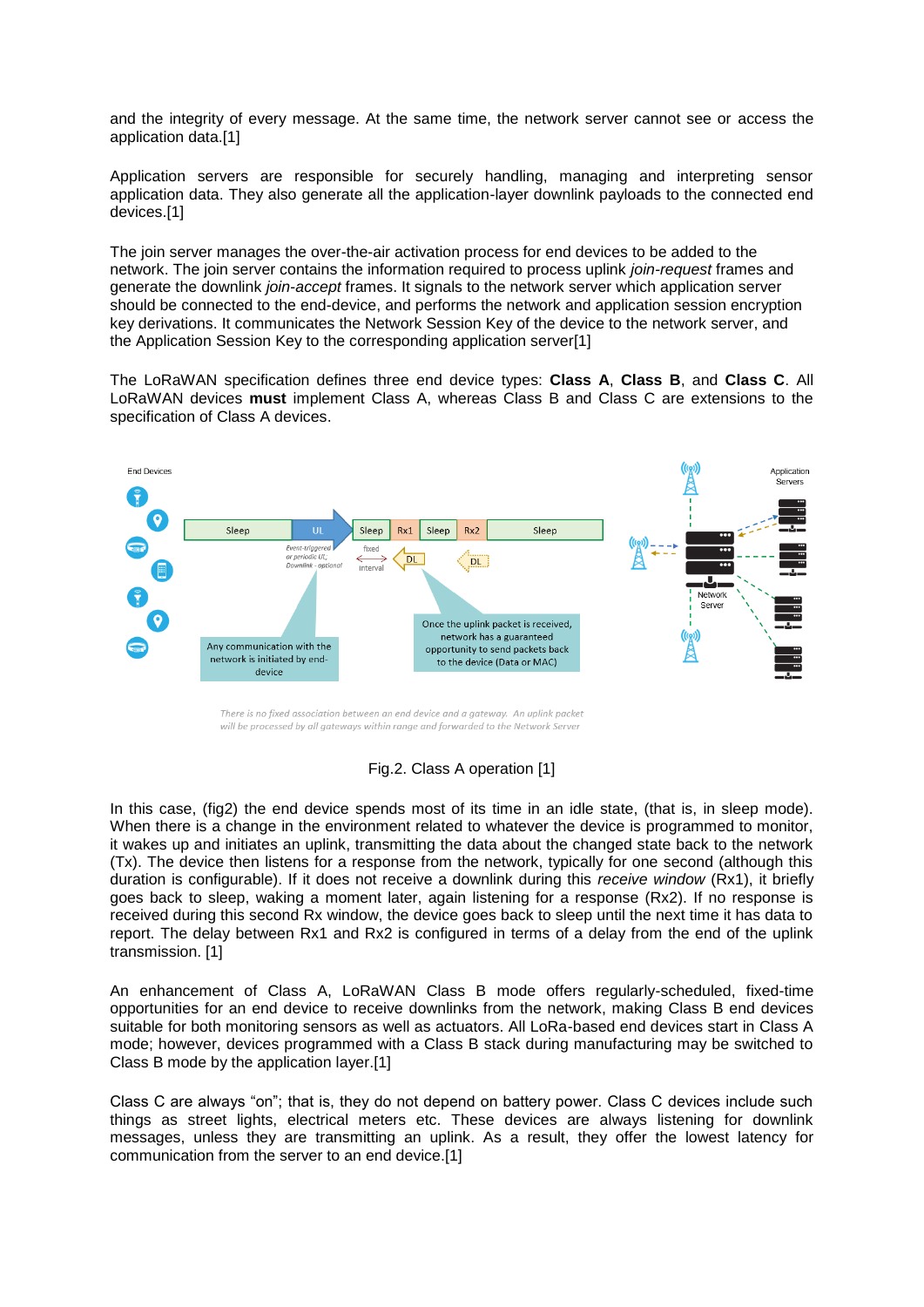## **2 END DEVICES FOR TEACHING LORAWAN TECHNOLOGY**

In this part we present the hardware and software of two end devices of class A, developed by us, which we use for laboratory experiments in the subject "Internet of Things" at the Faculty of Physics and Technology in Plovdiv Univerity Paisii Hilendarski.

The end devices (sensor nodes) arе battery operated and are designed to have the lowest possible power consumption.

### **2.1 LoRaWan end device with ATMEGA 328 and SX1272 Long Range, Low Power RF Transceiver 860-1000 MHz with LoRa® Technology**

Figure 3 shows the schematic diagram of the LoRaWan end device (sensor node) with ultra low power consumption. It consists of the ATMEGA328 microcontroller, LoraWan Tranciever SX1272, atmospheric pressure and temperature sensor BMP280 and nano timer TPL5110.

![](_page_3_Figure_5.jpeg)

Fig.3 Ultra low-power LoRaWan end device

Two 1.5V AA batteries provide the 3V power supply to the sensor node. The choice of the ATMEGA328 microcontroller was made due to the ability to use the Arduino IDE development environment to develop software for low power sensor units which is which is very suitable for applications in engineering education.

The TPL5110 nano timer is used to wake the ATMEGA328 microcontroller from low power deep sleep mode via an external interrupt attached to pin PD3 of the microcontroller. The TPL5110 provides selectable time intervals from 100 ms to 7200s, adjustable by external resistance (REXT) between the DELAY / M\_DRV output of the TPL5110 and GND. The SW1 switch provides the possibility for forced waking up and exit from the low-energy mode of the ATMEGA328 microcontroller. Pressing the switch SW1 generates a low signal at the DRV-PD3 pins, which is triggered as an external interrupt of the microcontroller.

BMP280 is a barometric pressure sensor specially designed for mobile applications. It measures pressure ranging from 300 hPa to 1100 hPa, altimetry up to 9000 m and temperature from -20 ° C to + 85 ° C. Data reading is performed via I2C digital communication interface. Its use in the architecture of the sensor unit is dictated by its ultra low power consumption. Also, to have real data to be measured at certain intervals and sent via the LoraWan interface to the LoraWan gateway and from there to the application server.

Figure 4 shows the timing diagram of the ultra low consumption sensor node. In state 1, the sensor node is placed in low power mode with the analog-to-digital converter, monitoring timer (WDT) and detection circuit (BOD) of the ATEMGA328 microcontroller switched off. This leads to a significant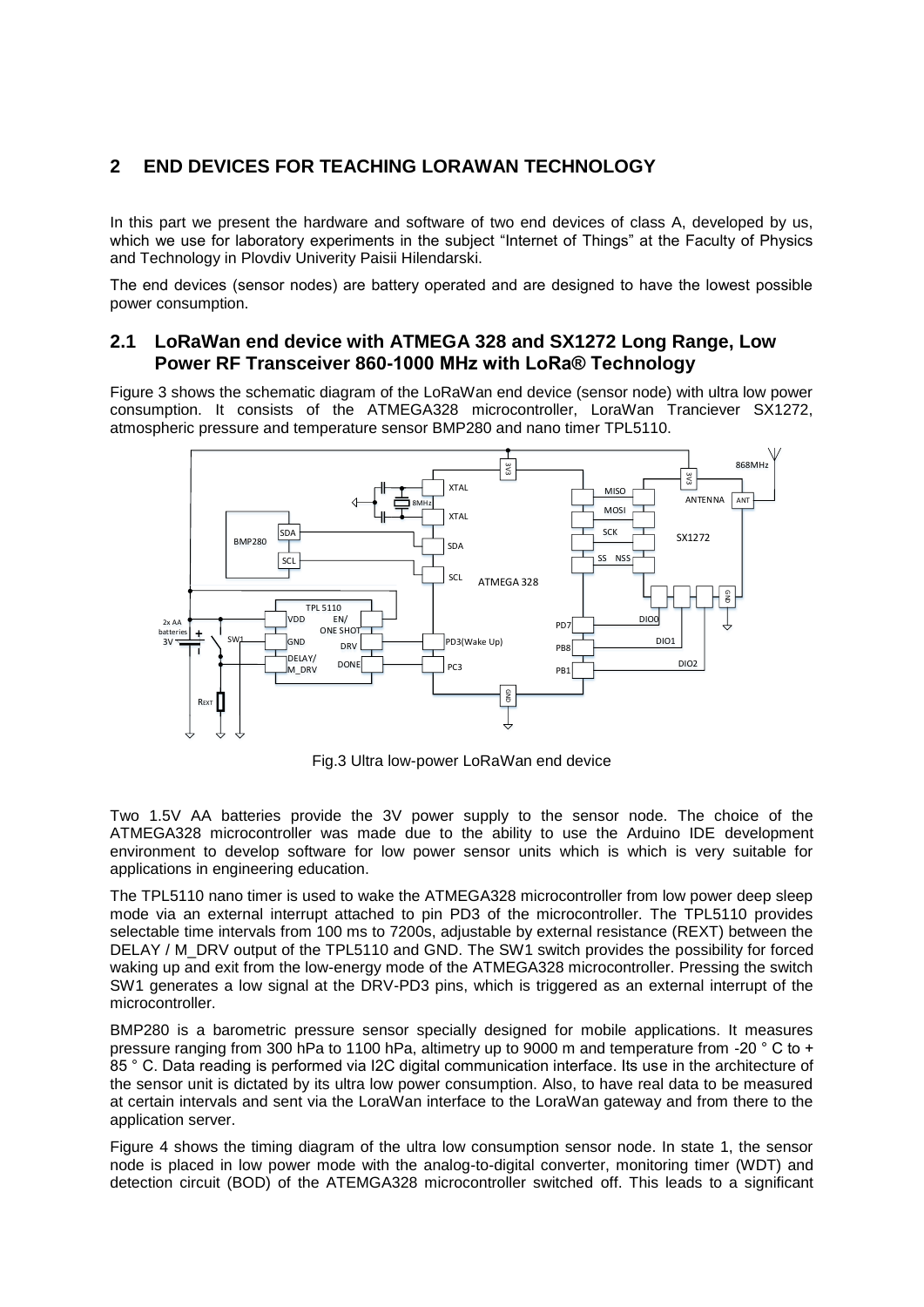reduction in current consumption. The time interval of tDRV in low energy mode is about 5 minutes and is determined by the R<sub>EXT</sub> connected to the TPL5110 nano timer.

![](_page_4_Figure_1.jpeg)

Fig.4 Timing diagram of ultra-low power sensor node

In the 6 state, tDRV time interval expires and the DRV goes to a low level, which triggers the ATMEGA328 microcontroller as an external interrupt to the PD3 port. The sensor node "wake-up" the low power mode and goes to state 2, where the data from the BMP280 sensor is read and the data is prepared and transmitted. The duration of state 2 is about 3.3 seconds. The current consumption in state 2 is Ic = 3.66mA. In state 3, the sensor node switches to data transmission mode, where the data from the BMP280 is sent to the application server via a LoRaWan transceiver SX1272. The duration of the state time 3 is 200ms, and the measured consumption current is  $Ic = 12 \text{mA}$  with spreading factor of 9 (SF9) and a bandwidth of 125KHz (BW125) parameters of LoraWan modulation.

In state 4, the sensor node waits for the two downlink Rx receive windows from the application server. At the end of state 4, the ATMEGA328 microcontroller generates a sleep signal from the PC3 terminal, which is connected to the DONE input of the TPL5110 nano timer. This leads to the generation of a new tDRV interval, which again puts the microcontroller in a low-energy mode - "deep sleep", where the current consumption from the batteries is only 290 nA.

The described sensor node algorithm is implemented in the firmware of the ATMEGA328 microcontroller, which uses the IBM LMIC (LoraMAC-in-C) v1.5 library, modified to work in the Arduino environment, allowing the use of Semtech SX1272 / SX1276 transceivers with the Arduino IDE development environment. A fragment of the code is presented in Figure 5.

Figure 6 shows a practical realized hardware module of the described sensor node with ultra-low energy consumption, which is used to train students in engineering education in the subject of Internet of Things.

A specialized measurement device current ranger is used to measure the current in deep sleep mode. As can be seen from Fig. 6, the current consumption in the deep sleep mode is only 290 nA.

Figure 7 shows the data transmitted from the described sensor node myDevices application server.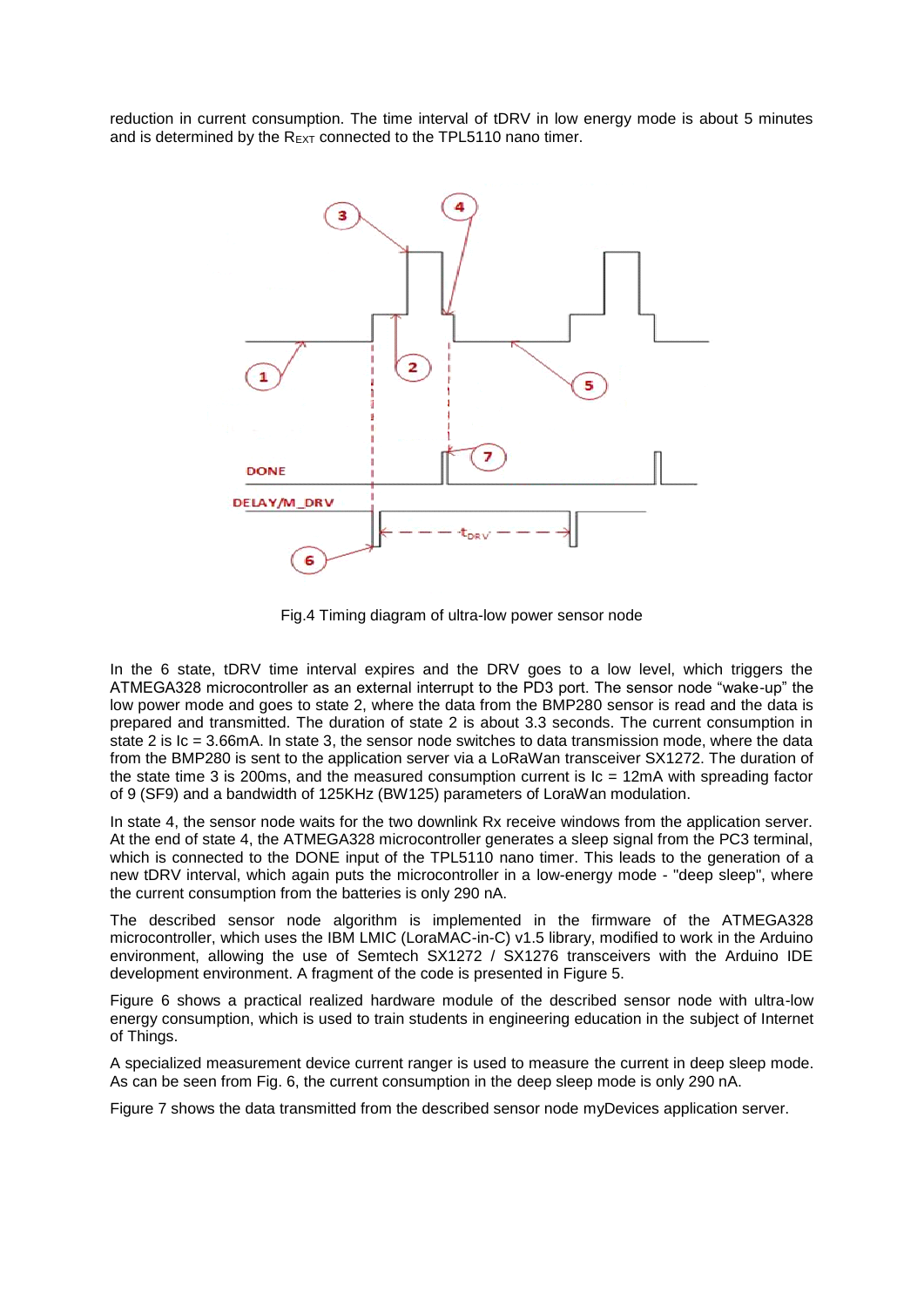```
\frac{\text{void do send}( \text{ospob}_t x^*)}{\text{if } \text{obj}int batt = (int)(readVcc() / 100); // readVCC returns mVolt need just 100mVolt steps
byte batvalue = (byte)batt; // no problem putting it into a int.
 byte buffer[3];
 sensors.requestTemperatures(); // Send the command to get temperatures
 float degC = sensors.getTempCByIndex(0);intl6 t celciusInt=degC*100;
      buffer[0] = batvalue;buffer[1] = celciusInt >> 8:
      buffer[2] = celciusInt;// Check if there is not a current TX/RX job running
 if (LMIC.opmode & OP_TXRXPEND) {
   Serial.println(F("OP_TXRXPEND, not sending"));
 \} else {
   // Prepare upstream data transmission at the next possible time.
   //LMIC_setTxData2(1, (uint8_t*) buffer, 2, 0);
   LMIC_setTxData2(1, buffer, sizeof(buffer), 0);
   Serial.println(F("Sending: "));
 \overline{\mathbf{1}}// initial job
static void initfunc (osjob_t* j) {
   // reset MAC state
   LMIC\_reset() ;
      // start joining
   LMIC_startJoining();
   // init done - onEvent() callback will be invoked...
void wakeUp()
```
Fig.5 Fragment of the software of ultra-low power sensor node

![](_page_5_Picture_2.jpeg)

Fig.6 Hardware module for lab experiments with LoRaWan sensor node in IoT engineering course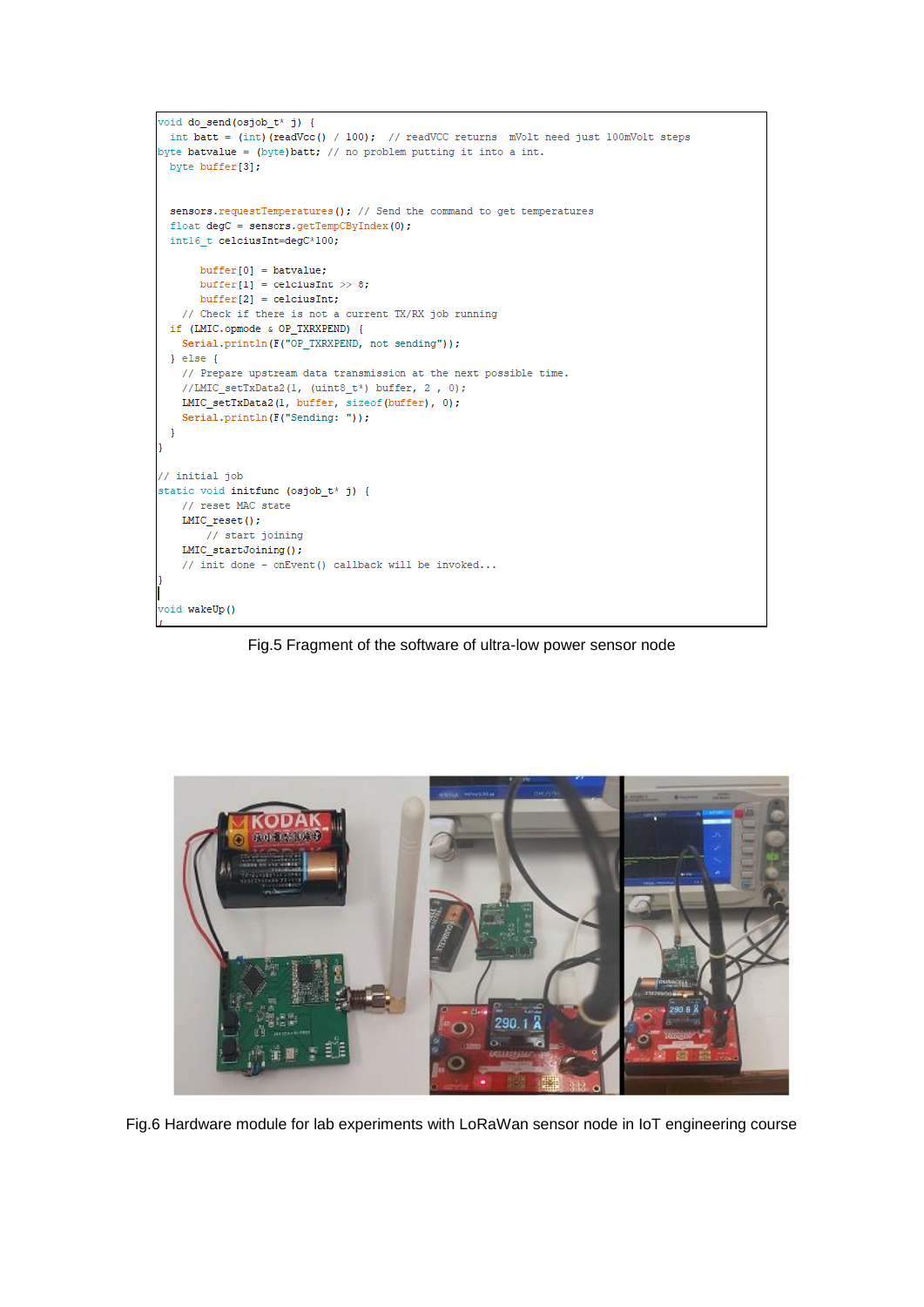![](_page_6_Figure_0.jpeg)

Fig.7 Data send from ultra-low power sensor node to myDevices application server

### **2.2 LoRaWan sensor node with ATMEGA328 microcontroller and RN2483 transceiver**

The circuit diagram of another sensor node is shown on fig.8. and consists of the ATMEGA328 microcontroller, the BME280 barometric sensor and the LoRaWan tranciever RN2483.

A 1.5V AA battery and MCP1251 step-up DC-DC converter are used to power the sensor node. The BME 280 is an improved version of the BMP280 sensor, with the addition of relative humidity measurement.

![](_page_6_Figure_5.jpeg)

Fig.8 LoraWan sensor node with ATMEGA328 and RN2483 transceiver

The communication between the microcontroller ATMEGA328 and a fully certified 868 MHz LoRaWan module RN2483 is carried out through a serial interface  $(Rx, Tx)$  on two of the pins of the microcontroller, where software serial is implemented on PD7 and PD8. The RESET signal of RN2483 is controlled by PB1 of the ATMEGA328 microcontroller.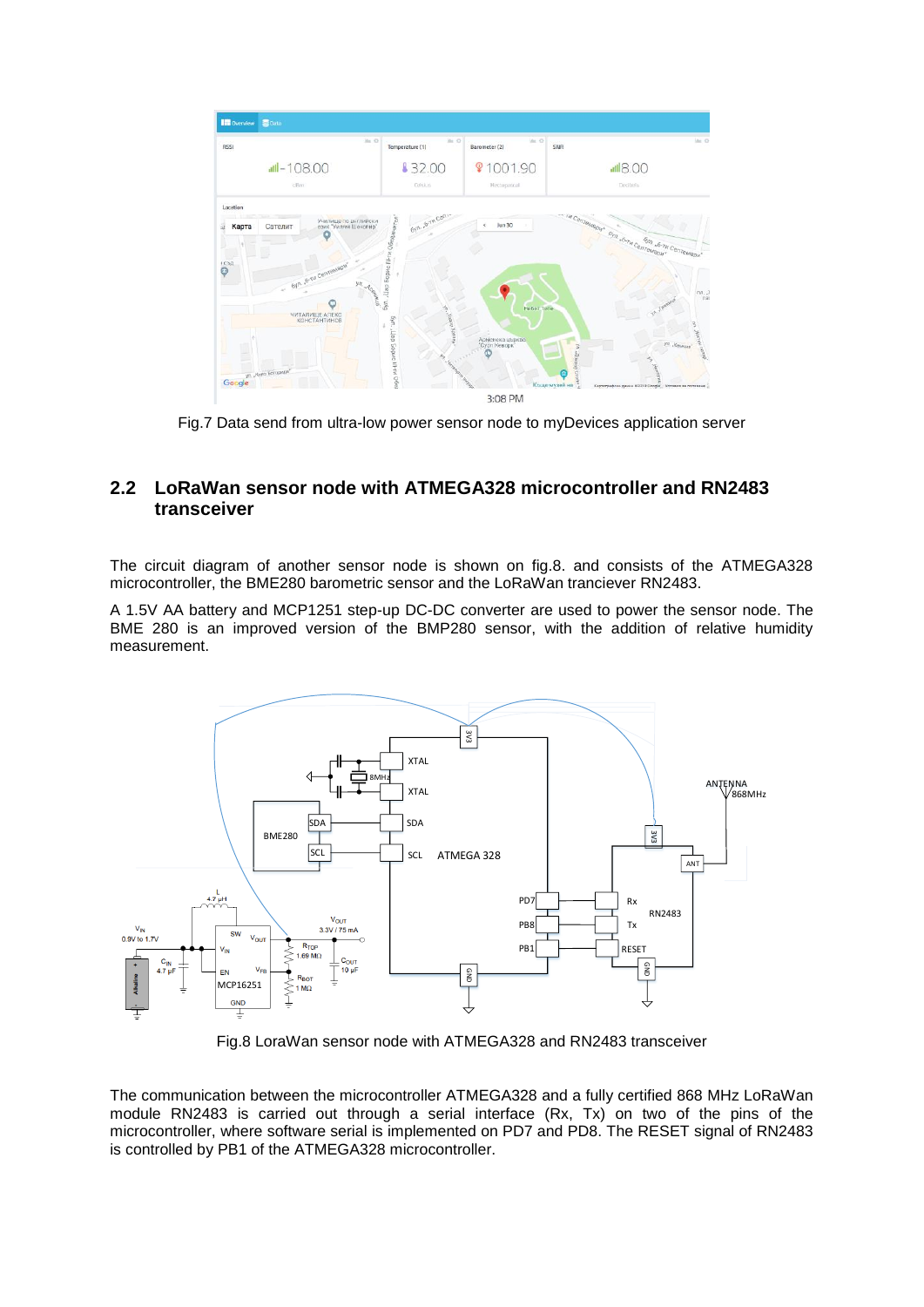The use of a step-up DC-DC converter and 1 1.5V AA battery to power the sensor unit is for educational purposes. In this way, students get acquainted with the use of specialized integrated circuits for powering battery equipment.

Fig.9 shows the fragment of sensor node code. Arduino IDE is used for software development of the sensor node firmware and different software libraries including rn2xx3.h, SoftwareSerial.h, Adafruit\_BME280.h and LowPower.h.

```
bme280_2483_batt_int_sleep_by_radio_bme_power_from_pin_step_up
#include <rn2xx3.h>
#include <SoftwareSerial.h>
#include <CayenneLPP.h>
\#include \langleWire.h>
#include <Adafruit Sensor.h>
#include <Adafruit BME280.h>
#include "LowPower.h";
//int sleepcycles = 30; // every sleepcycle will last 8 secs, total sleeptime will be sleepcycles * 8 sec
//int sleepcounter=0;
SoftwareSerial mySerial(7, 8): // RX, TX
#define RST 2
fdefine GND BME280 5
Adafruit BME280 bme;
// Copy the following lines from TTN Console -> Devices -> Overview tab -> "EXAMPLE CODE"
const char *devAddr = "26011253";
const char *nwkSKey = "7D60FB971443DA78AA04909161DE8857";
const char *appSKey = "24857D228C3AC09BCEE70493337C47B8";
rn2xx3 myLora (mySerial):
CayenneLPP lpp(51);
// Setup routine runs once when you press reset
void setup() {
  pinMode(13, OUTPUT);
  ledon();
  // Open serial communications and wait for port to open:
  Serial.begin(9600):
  mySerial.begin(9600);
   pinMode(GND BME280, OUTPUT);
   digitalWrite(GND_BME280, LOW);
   delav(500):if (lbme.begin(0x76)) {
    Serial.println("Could not find a valid BME280 sensor, check wiring!");
    while (1);
  \overline{1}
```
#### Fig.9 Fragment of the software of sensor node with RN2483

Fig. 9 shows the interface of the myDevices application server, showing the measurement data sent by the sensor node. In addition to temperature, atmospheric pressure, and relative humidity, Vbaatt battery voltage is also measured using the ATMEGA328's built-in ADC.

The Cayenne Low Power Protocol (LPP) is used for data packaging, the software implementation of which is performed by the CayenneLPP.h library.

From Fig. 9 it is clear that the developed sensor node with ATMEGA328 and RN2483 powered by a step-up converter MCP16251 is operational even at low battery voltages of 0.7V.

Low-voltage technology allows the regulator to start-up without high inrush current or output voltage overshoot from a low-voltage input.

Firmware of ATMEGA328 is designed so that after transmitting the data to the LoRaWan application server goes into low power consumption mode (class A end device) for a period of 10 minutes, thus transmitting 6 measurements in 1 hour.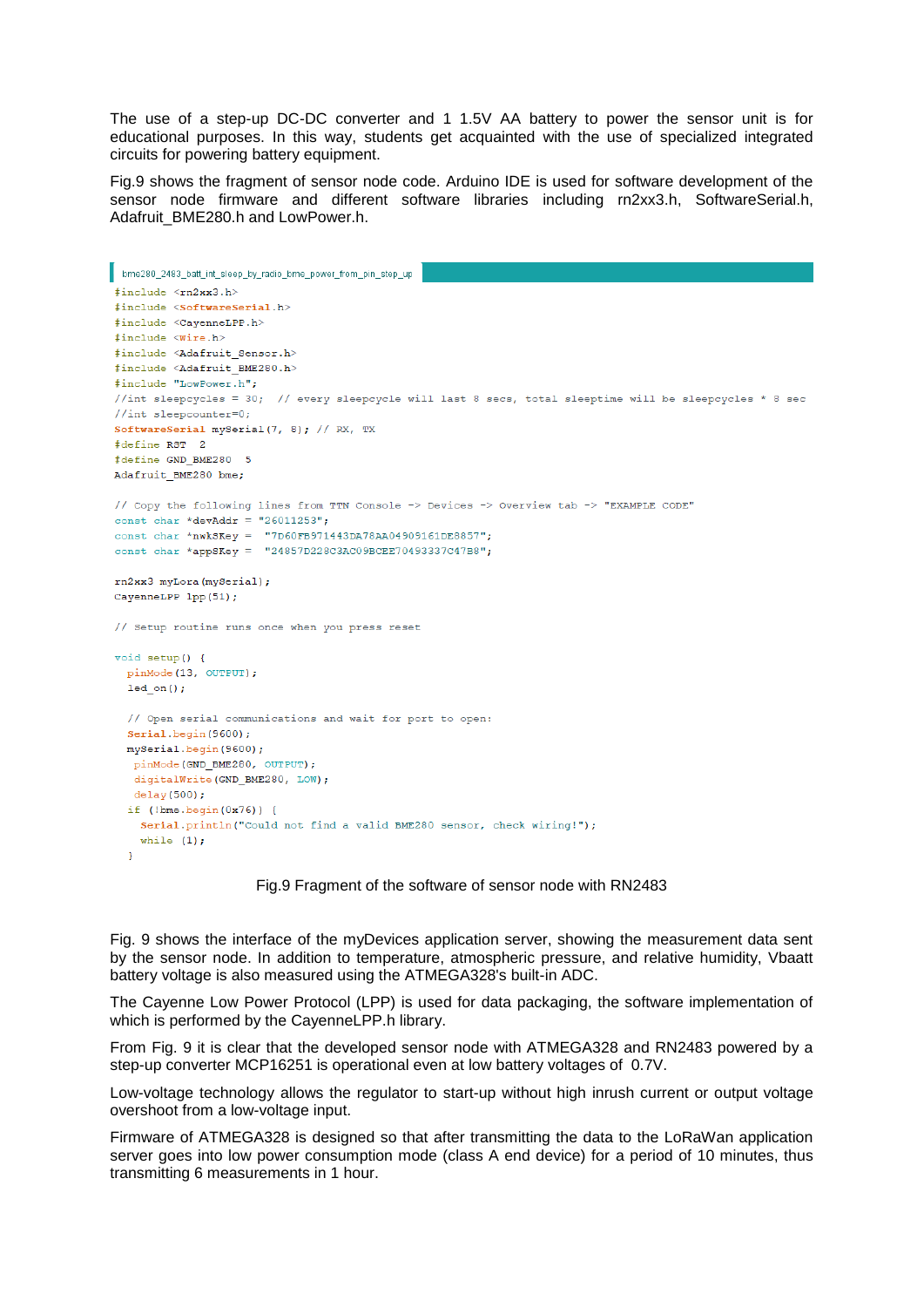| <b>Cayenne</b>                                                      | + Create new project                |                       |                               |
|---------------------------------------------------------------------|-------------------------------------|-----------------------|-------------------------------|
| Add new<br>$\checkmark$                                             | <b>In</b> Overview<br><b>S</b> Data |                       |                               |
| Commercialize your loT solution<br>using your own brand. Learn more | A 0<br><b>RSSI</b>                  | 血奇<br>Temperature (1) | IA O<br>Barometer (3)         |
| Arduino<br>⊠<br>(io)<br>BME280Vbatt<br>$\checkmark$                 | $III - 118.00$                      | 129.20                | $\mathbf{\mathcal{Q}}$ 994.70 |
| (io)<br>Cayenne LPP<br>$\sim$                                       | dBm                                 | Celsius               | Hectopascal                   |
| <b>io</b><br>Cayenne LPP<br>$\searrow$                              | <b>图</b><br>SNR                     | ▲ ※<br>Humidity (2)   | IA O<br>Vbaatt                |
|                                                                     | $-5.50$                             | 45.00                 | $\bullet$ 1.01                |
|                                                                     | Decibels                            | Percent (%)           | Analog                        |

Fig.10 Data send from sensor with RN2483 node to myDevices application server

# **3 RESULTS**

The LoRaWan sensor nodes described in 2.1 and 2.2 are used in the training of engineering students in the subject Internet of Things. By using the ATMEGA 328 microcontroller in both implementations of sensor nodes, it is possible for software development to use the Arduino IDE environment with which students are familiar with the course on microprocessor systems. In the laboratory course exercises students are given the opportunity to change the parameters of LoRaWan communication such as SF, CR, the type of authentication ABP (Activation By Personalization) and OTAA (Over-The-Air Activation). Students program the cryptographic keys in the firmware of the sensor nodes as well as work with the cloud applications in The Things Network and myDevices.

With project-based learning and performance-centered approach, students acquire not only theoretical knowledge of LoRaWan technology but also practical skills for programming and developing wireless sensor nodes with low power consumption.

## **4 CONCLUSIONS**

In our lab experiments, in Internet of Things course we teach all fundamental aspects of LoRaWan modulation like spreading factor (SF), Coding Rate (CR), Chirps Spread Spectrum and how all this parameters affects the communication range and power consumption of the sensor nodes. The students are given the opportunity to change all communication parameters such as SF, CR, the amount of payload sent to LoRaWan application servers, as well as the type of authentication between Over-the-Air Activation (OTAA) and Activation by Personalization (ABP).The developed sensor nodes allows students to fully perform their laboratory exercises in the discipline "Internet of Things" for LoRaWan communication technology and enhance their learning capabilities, increase their interests in the field of IoT and especially in LoRaWan for which technology there is a lack of educational resources and educational hardware modules

## **ACKNOWLEDGEMENTS**

This work was funded by the following projects: МУ21-ФтФ-012 /2021/ of the Department for Scientific Research of Plovdiv University, Bulgaria, National program "Young scientists and postdoctoral students" at the Ministry of Education and Science, Bulgaria, and EU project №620101-EPP-1-2020-1- BG-EPPKA3-VET-COVE - European Centre of Vocational Excellence in Microelectronics.